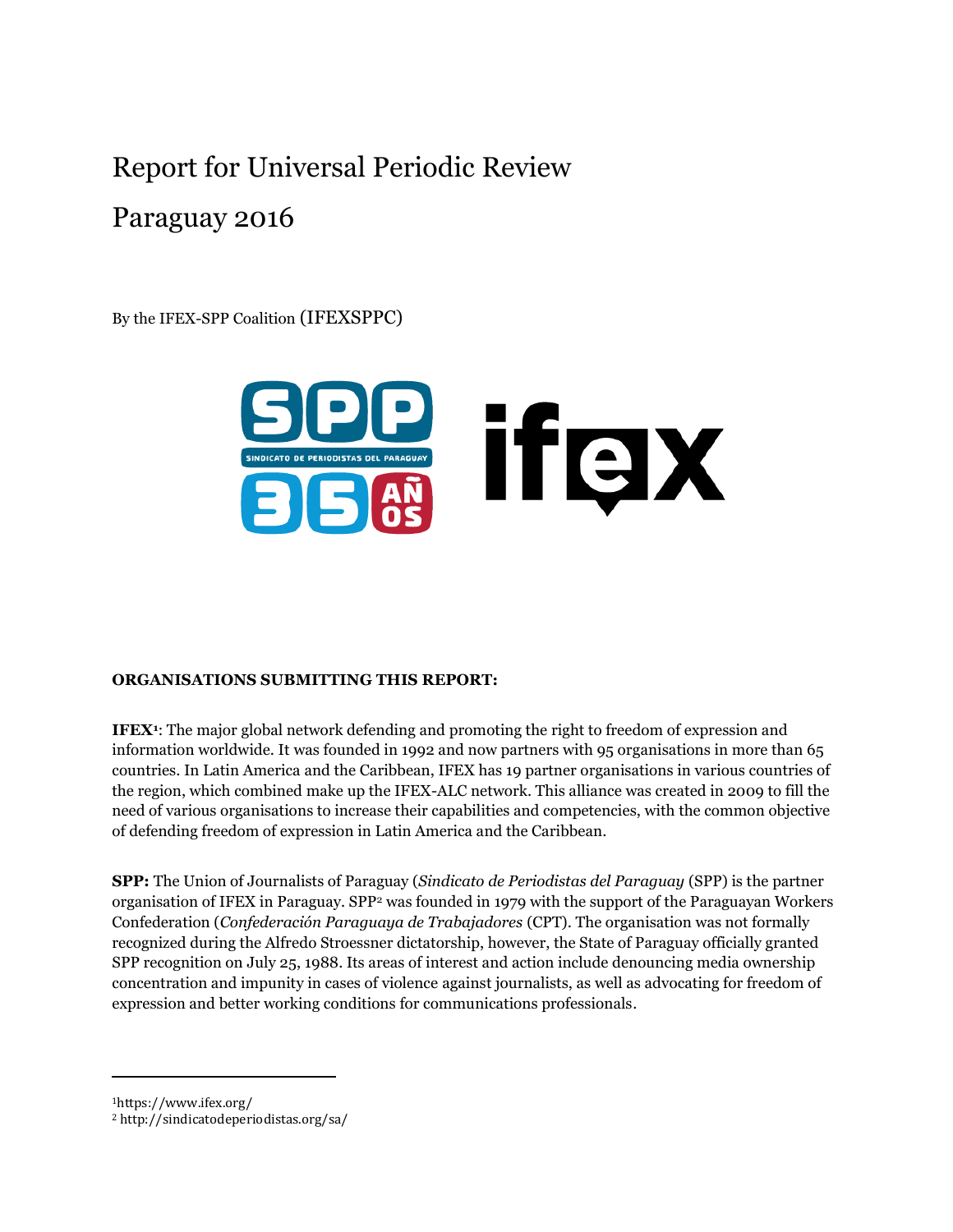

## EXECUTIVE SUMMARY

1. This report is submitted by the IFEX-ALC Coalition. The objective of this report is to denounce and highlight to the UN Human Rights Council in Geneva, during the Universal Periodic Review (UPR) of the Republic of Paraguay in 2016, the impunity of violence and crimes against journalists and community radio stations. The findings outlined in this report are based on SPP reports and the information gathered and analyzed by a regional delegation from IFEX-ALC that visited Paraguay in May of 2015. The delegation interviewed families of murdered journalists, representatives from institutions of the State of Paraguay –Senate, Congress, Ministry of the Interior and Public Prosecutor's Office–, journalists' union leaders, journalists, representatives from community radio stations and human rights organisations3.

## WHAT IS THE OBJECTIVE OF THIS REPORT?

- 2. To bring up for consideration before the United Nations Human Rights Council the grave situation regarding freedom of expression in the Republic of Paraguay, so that what is taking place in this nation can be examined within the UPR process utilizing these documented facts. As well, to make specific recommendations that may act as an alternative for dealing with impunity in cases of crimes against journalists. This input is particularly necessary if it is considered that the last UPR in which Paraguay was evaluated –in January of 2011– the issue of freedom of expression was not addressed in any of the submitted reports<sup>4</sup>.
- 3. SPP has recorded the murders of 17 journalists since 1991<sup>5</sup> . All of these crimes have gone unpunished. Since 2013, there has been an increase in the number of journalists murdered. Since February of that year until June 17, 2015, 7 murders have been recorded. In other words, 40% of all cases involving murdered journalists occurred in the last two and a half years.
- 4. In addition to these murders, it is also important to consider the police aggressions that journalists covering these stories endure and the environment of state violence under which community radio stations operate<sup>6</sup>,
- 5. Despite the gravity of this situation involving violence and crimes against journalists in Paraguay, there are no systemic studies or in-depth reports on this issue. Furthermore, information from the Public Prosecutor's Office of the Republic of Paraguay regarding the 17 journalists murdered was not updated

<sup>3</sup> The people interviewed by the IFEX-ALC delegation include: the families of murdered journalists who came from areas outside of the capital city of Paraguay, who shared their experiences regarding the psychological, emotional, and personal safety issues they were having; journalists' union leaders who have recorded freedom of expression abuses; active journalists who have been assaulted by law enforcement; representatives of the State of Paraguay who are concerned with the issue of freedom of expression, and who have information regarding crimes against journalists; community radio leaders whose radio stations have been harassed by entities linked to the Paraguayan State; and local activists who have recorded official human rights and freedom of expression abuses.

<sup>4</sup> http://www.upr-info.org/es/review/Paraguay/Session-10---January-2011

<sup>5</sup> \* See Appendix 1.

<sup>\*</sup> The Director of the Forum for Paraguayan Journalists (*Foro de Periodistas del Paraguay* – FOPEP) wrote an article in which he details each one of these 17 cases: http://w.ultimahora.com/dia-del-periodista-los-17-que-dieron-la-vidainformar-n890847.html

<sup>6</sup> These abuses were documented in the 2014 Report by the Special Rapporteur on Freedom of Expression: http://www.oas.org/es/cidh/expresion/docs/informes/anuales/Informe%20Anual%202014.pdf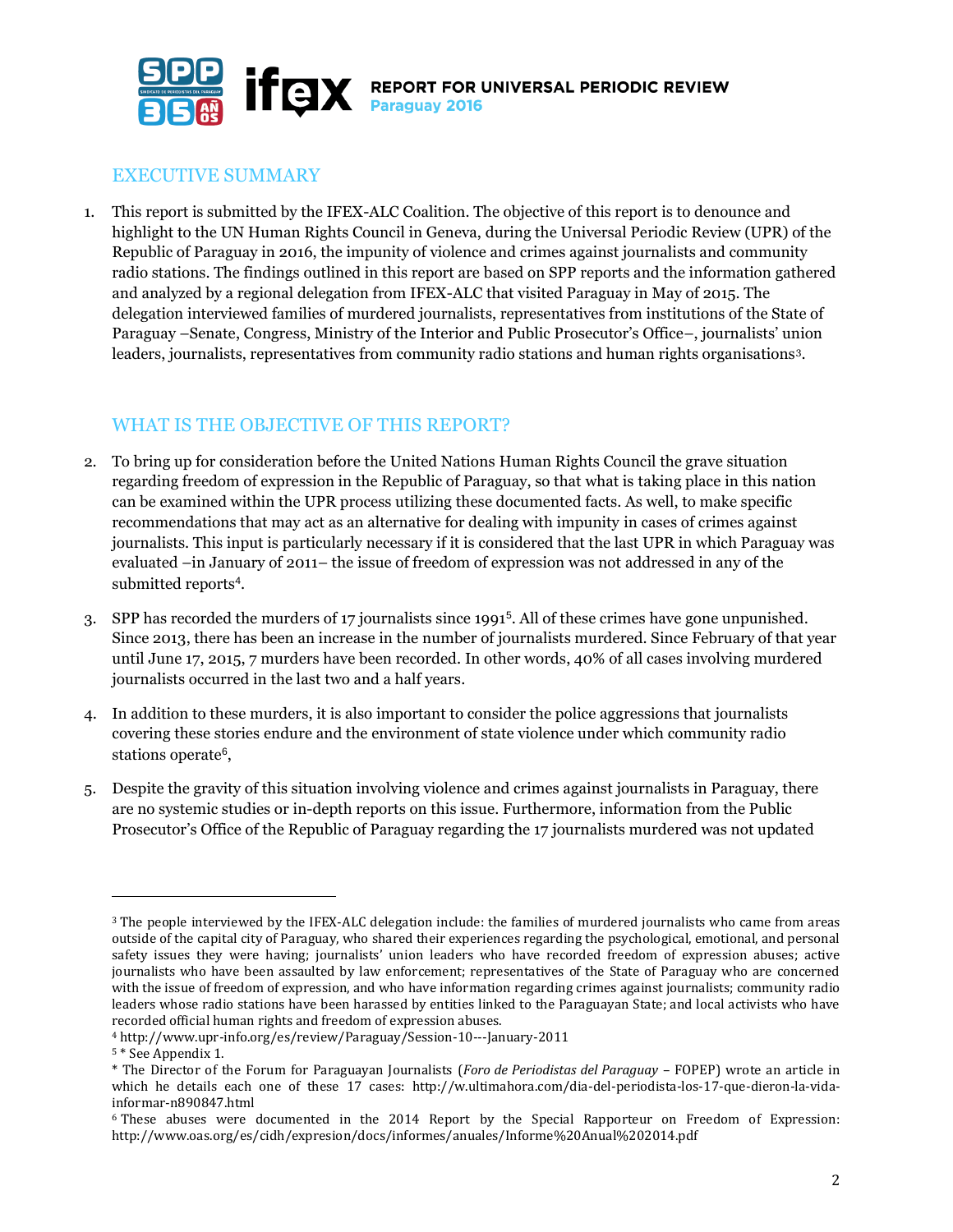

**IFCIX** REPORT FOR UNIVERSAL PERIODIC REVIEW

until the IFEX-ALC delegation's visit from the  $18<sup>th</sup>$  to the 20<sup>th</sup> of May, 2015<sup>7</sup>. As a result of a request made by the delegation, the Public Prosecutor issued a progress report, which was delivered to the SPP and only provides updates on 8 of the cases<sup>8</sup>.

#### THE STATE OF PARAGUAY'S OBLIGATIONS RELATED TO FREEDOM OF EXPRESSION

- 6. The Paraguayan constitution recognizes and guarantees the fundamental rights inherent to human dignity, and establishes assurances of their protection. The rights guaranteed in the Magna Carta are in line with international human rights instruments<sup>9</sup>.
- 7. The guarantees of freedom of expression are embedded in the Paraguayan legal system. The National Constitution, the international regulations incorporated into the national legal system and Paraguay's laws act as a safeguard to this right. Section 26 of the National Constitution guarantees free expression, the dissemination of thought and the right of every citizen to generate, process and circulate information using the resources at their disposal<sup>10</sup>.
- 8. Also enshrined in the Constitution is the freedom to practice journalism. Article 29 establishes that prior authorization to practice is not required, and it guarantees that journalists shall not be obligated to act against the dictates of their own conscience, or reveal their information sources, among other guarantees<sup>11</sup>.

#### THE FREEDOM OF EXPRESSION CONTEXT IN PARAGUAY

- 9. In Paraguay, the exercise of freedom of expression faces obstacles and challenges at various levels. Violation of this fundamental right manifests itself through: violence against journalists and the murder of journalists; the way in which Paraguay's radio spectrum is regulated; the concentration of media ownership; State supervision of public advertising; and access to public information. All of these elements work as a system that limits the exercise of freedom of expression, which can be recognized on two levels: individually and collectively, since limiting freedom of expression not only affects people, but also impacts the right of a society to be informed.
- 10. With regard to State management of the radio spectrum, community radio collectives have made various specific complaints. These community radio stations believe that changes to the March 2011 Telecommunications Act undermine the operation of community radio, since they limit their scope and access to new frequencies and prohibit radio stations from securing public-private financial support. Combined, these halt any possibility for funding and investment in the equipment necessary for basic

<sup>7</sup>The IFEX-ALC delegation interviewed the Director of the Public Prosecutor's Office of the Republic of Paraguay, on May 20.

<sup>8</sup>See Appendix 2.

<sup>9</sup>Based on National UPR Report 2011. http://www.upr-info.org/sites/default/files/document/paraguay/session\_10\_- \_january\_2011/ahrcwg-610pry1s.pdf

<sup>10</sup> Based on 'Grave Dangers within the Narco-Politics Framework. Deaths and Threats to Life and Freedom of Expression' by Vicente Páez (SPP) in the 2014 Annual Human Rights Report of the Human Rights Coordinator of Paraguay (CODEHUPY). http://www.codehupy.org/index.php?option=com\_docman&task=cat\_view&gid=18&Itemid=21 11Idem.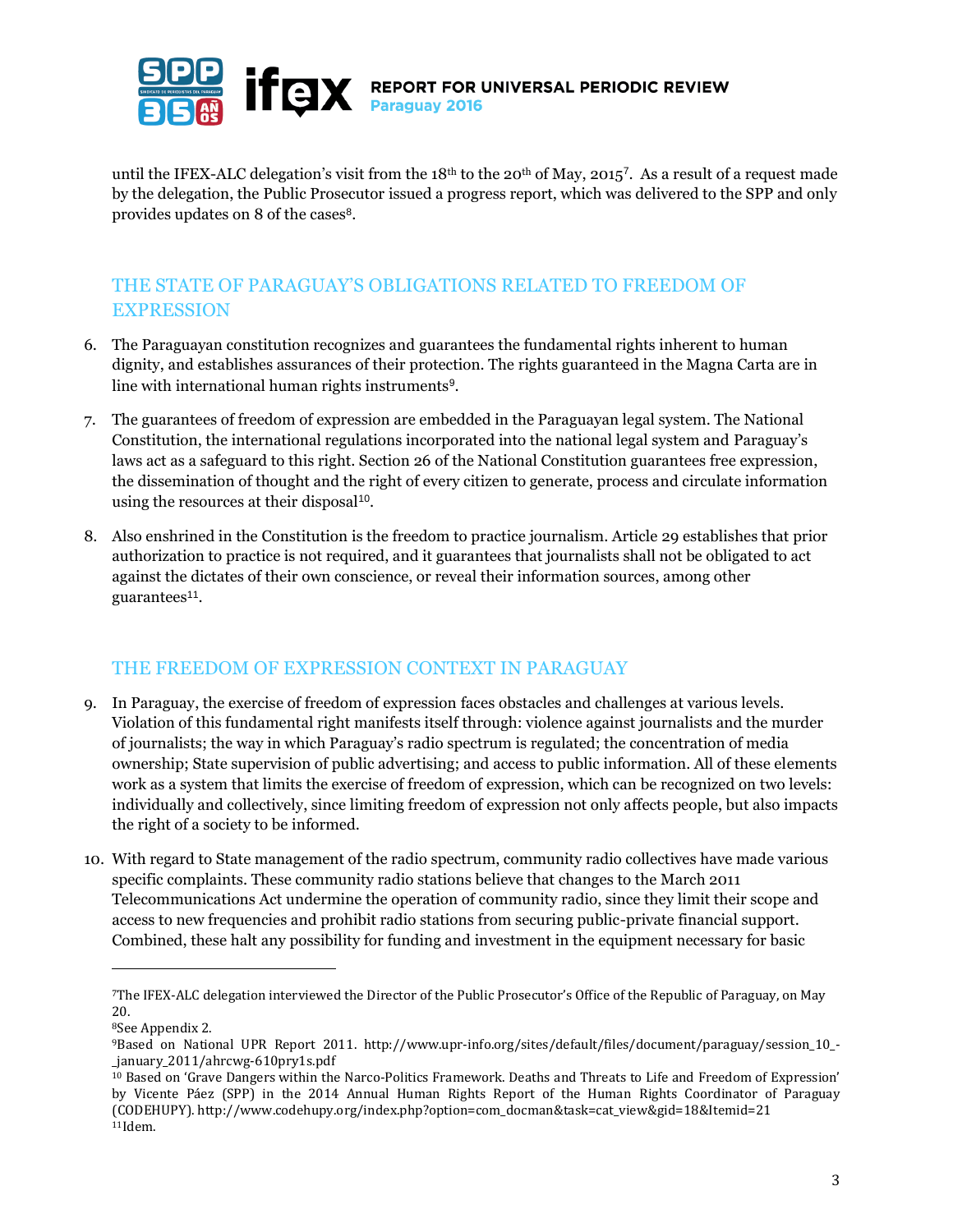

operations. By their very nature, community radio stations do not seek profits, which means that any obstacle to raising funds for their operations affects their very survival12. The objective of this type of media is to offer communication services to marginalized peasant populations and vulnerable groups.

- 11. The Paraguayan constitution<sup>13</sup> rejects the monopoly of media ownership. However, it does not refer to oligopoly or the over-concentration of media ownership, aspects which have sparked public debate14. There are also questions related to the role of the National Telecommunication Commission (Comision Nacional de Telecomunicaciones (CONATEL) regarding the actual supervision and control of media ownership in Paraguay15. CONATEL has been questioned for putting greater emphasis on economic efficiency within the telecommunications market, than on plurality of perspective, which should exist in the media context of a democratic society where freedom of expression is respected<sup>16</sup>. This issue has been highlighted by community radio organisations that believe their access to the radio spectrum has been diminished, even though the Telecommunications Act recognizes their presence<sup>17</sup>.
- 12. In accordance with international standards, the telecommunications regulatory authority must be independent, with "operational and administrative autonomy from any other person or entity, inclusive of the government or any of its agencies<sup>18</sup>." The Telecommunications Act of Paraguay does not conform with international standards when designating the board members of CONATEL. These positions are not chosen through open and democratic appointment standards that would allow for public participation and consultation. Instead, the governing body of CONATEL, which is made up of 5 board members, is appointed by the Executive Branch<sup>19</sup>.
- 13. There have been criticisms related to discretionary allocation of public advertising. In past years, the General Assembly of the Inter American Press Association (IAPA) urged the Paraguayan government of Fernando Lugo to end discriminatory practices and support regulations for the equal distribution of advertising in order to ensure these are not used as an instrument for coercion. IAPA also urged the State to take into account the Declaration of Principles on Freedom of Expression of the OAS, which establishes that "the arbitrary and discriminatory placement of official advertising and government loans; the concession of radio and television broadcast frequencies, among others, with the intent to put pressure on and punish or reward and provide privileges to social communicators and communications media because of the opinions they express threaten freedom of expression, and must be explicitly prohibited by law20."

 $\overline{a}$ 

[http://www.conatel.gov.py/files/marcoregulatorio/leytelecomu/Ley\\_N\\_642-95.pdf](http://www.conatel.gov.py/files/marcoregulatorio/leytelecomu/Ley_N_642-95.pdf)

<sup>12</sup><http://www.alainet.org/es/active/44926>

<sup>&#</sup>x27;Grave Dangers within the Narco-Policy Framework. Deaths and Threats to Life and Freedom of Expression' by Vicente Páez (SPP) in the 2014 Annual Human Rights Report of the Human Rights Coordinator of Paraguay (CODEHUPY) http://www.codehupy.org/index.php?option=com\_docman&task=cat\_view&gid=18&Itemid=21

<sup>13</sup> http://www.oas.org/juridico/spanish/par\_res3.htm

<sup>14</sup> http://www.abc.com.py/edicion-impresa/opinion/concentracion-de-medios-vs-libertad-de-expresion-1270718.html <sup>15</sup> http://www.ghp.com.py/boletin/pdf/CONCENTRACION%20DE%20LOS%20MEDIOS%20DE%20COMUNICACI%D3N. %20UN%20ANALISIS%20DESDE%20LA%20LEGISLACION%20PARAGUAYA.pdf

<sup>16</sup> [http://www.ghp.com.py/boletin/pdf/CONCENTRACION%20DE%20LOS%20MEDIOS%20DE%20COMUNICACI%D3N.](http://www.ghp.com.py/boletin/pdf/CONCENTRACION%20DE%20LOS%20MEDIOS%20DE%20COMUNICACI%D3N.%20UN%20ANALISIS%20DESDE%20LA%20LEGISLACION%20PARAGUAYA.pdf) [%20UN%20ANALISIS%20DESDE%20LA%20LEGISLACION%20PARAGUAYA.pdf](http://www.ghp.com.py/boletin/pdf/CONCENTRACION%20DE%20LOS%20MEDIOS%20DE%20COMUNICACI%D3N.%20UN%20ANALISIS%20DESDE%20LA%20LEGISLACION%20PARAGUAYA.pdf)

http://bibliotecavirtual.clacso.org.ar/Paraguay/cde/20121001034524/libertad2003.pdf

<sup>17</sup> http://bibliotecavirtual.clacso.org.ar/Paraguay/cde/20121001034524/libertad2003.pdf

<sup>18</sup> http://www.article19.org/data/files/pdfs/standards/access-to-the-airwaves-sp.pdf

<sup>19</sup> http://www.conatel.gov.py/files/marcoregulatorio/leytelecomu/Ley\_N\_642-95.pdf

<sup>20</sup> https://www.oas.org/es/cidh/expresion/docs/publicaciones/PUBLICIDAD%20OFICIAL%202012%20O5%2007.pdf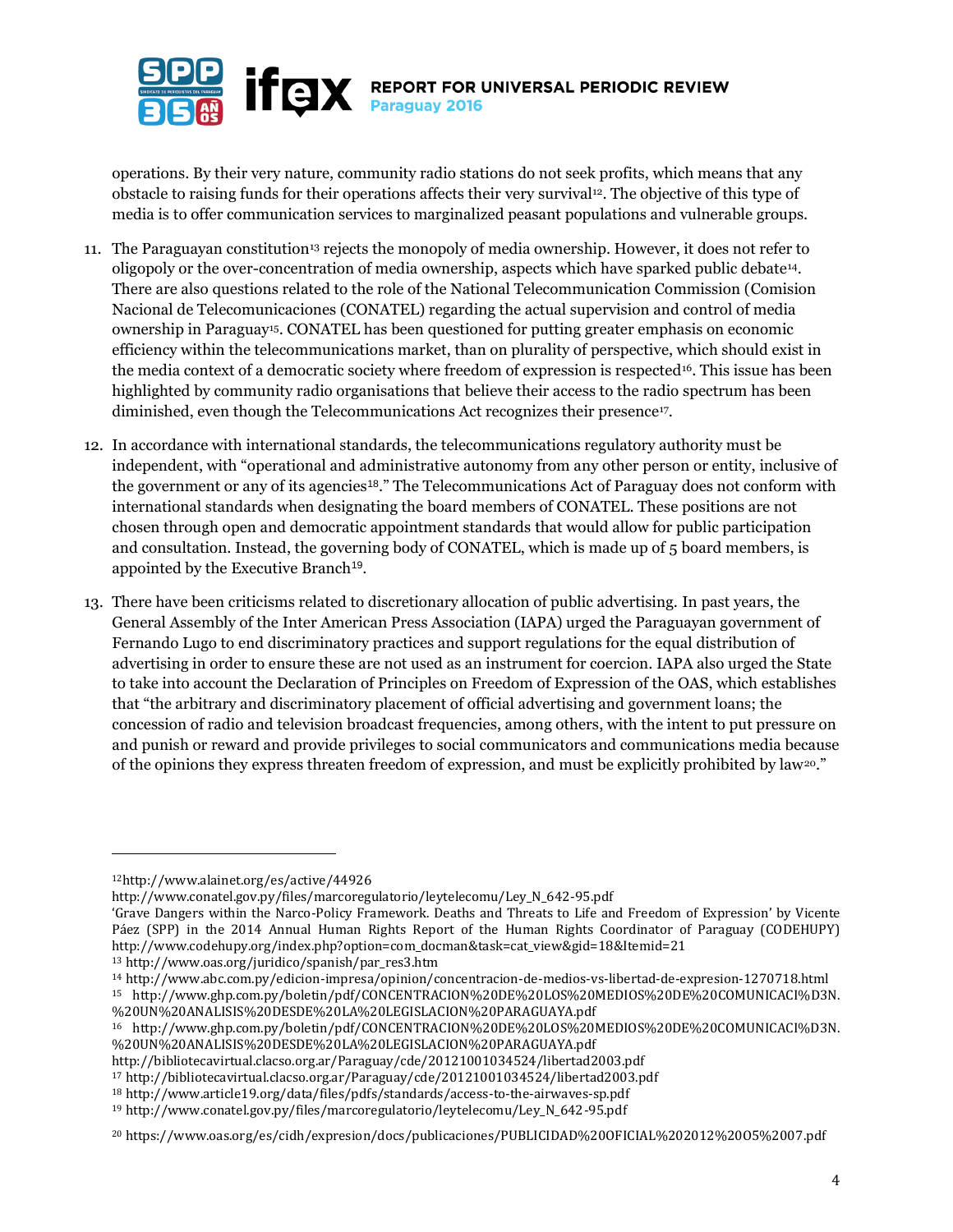

- 14. In terms of access to public information, the current President of Paraguay, Horacio Cartes, enacted Law No. 5.282 on September 18, 2014, "Regarding open access for citizens to public information, and government transparency." This law forces State institutions and officials to disclose any information requested by citizens, such as salaries, official trips and contracts, or other data not defined as secret<sup>21</sup>. Some of the factors that led to this law were a decade of pressure from civil society organisations, the decision by the Supreme Court of Justice to release information about the positions and salaries of judicial officers, and the subsequent disclosure of expenses by the Chamber of Deputies of the Republic of Paraguay<sup>22</sup>. Given that this law was recently enacted, more evidence has yet to surface about its implementation. However, it is important to note that the creation of an autonomous body to regulate its implementation is a key component, so that the law does not remain a mere theoretical statement.
- 15. One of the greatest challenges for the State of Paraguay is to give attention to, and keep track of, the 17 cases of murdered journalists that remain unpunished. Each one of these cases forms part of a typology, which highlights the risky environment under which Paraguayan journalists have to work on a daily basis. On the face of this violence, media professionals are neglected by the justice system and left at the mercy of local political bosses and organized crime.

# DESCRIPTION OF THE VIOLENCE AND IMPUNITY AGAINST JOURNALISTS IN PARAGUAY

16. Based on the IFEX-ALC investigations in Paraguay, carried out in collaboration with various types of participants, civil society organisations and State representatives, it is possible to formulate a typology of the risk factors faced by journalists. In order to develop this typology, the common factors found in the 17 cases of journalists murdered since 1991 have been taken into particular consideration:

# Conflictive Areas To Work In

l

- 17. The murders of journalists have most often occurred in the Northeast region of Paraguay, where the influence of illegal drug-trafficking activities associated with neighbouring countries, such as Brazil and Argentina, is present. These crimes have occurred in the Departments of San Pedro, Concepción, Amambay and Itapúa.
- 18. In these regions, drug-trafficking has permeated local political bodies and the police.
- 19. Additionally, it is common for elected officials to be the owners of media, especially radio stations used for electoral purposes and to attack political opponents. Given the scarce sources of employment, it is in these radio stations that local journalists must often work.
- 20. Under these circumstances, journalists are threatened, and even killed, when they criticize local bosses through their work. Additionally, family members of the murdered journalists are also fearful of possible retaliation for reporting these crimes<sup>23</sup>. ABC Color, one of the largest newspapers in Paraguay, has moved

<sup>21</sup> https://www.ifex.org/paraguay/2014/09/25/access\_info\_law/es/ http://www.ceamso.org.py/media/docs/leyacceso-a-la-informacion-publica.-ultima-version.pdf

<sup>22</sup> [http://www.abc.com.py/nacionales/paraguay-es-el-pais-numero-100-en-tener-una-ley-de-acceso-a-la-informacion-](http://www.abc.com.py/nacionales/paraguay-es-el-pais-numero-100-en-tener-una-ley-de-acceso-a-la-informacion-1288450.html)[1288450.html](http://www.abc.com.py/nacionales/paraguay-es-el-pais-numero-100-en-tener-una-ley-de-acceso-a-la-informacion-1288450.html)

<sup>23</sup> http://www.hoy.com.py/nacionales/hijos-de-pablo-medina-sin-custodia-me-da-miedo-salir-a-la-calle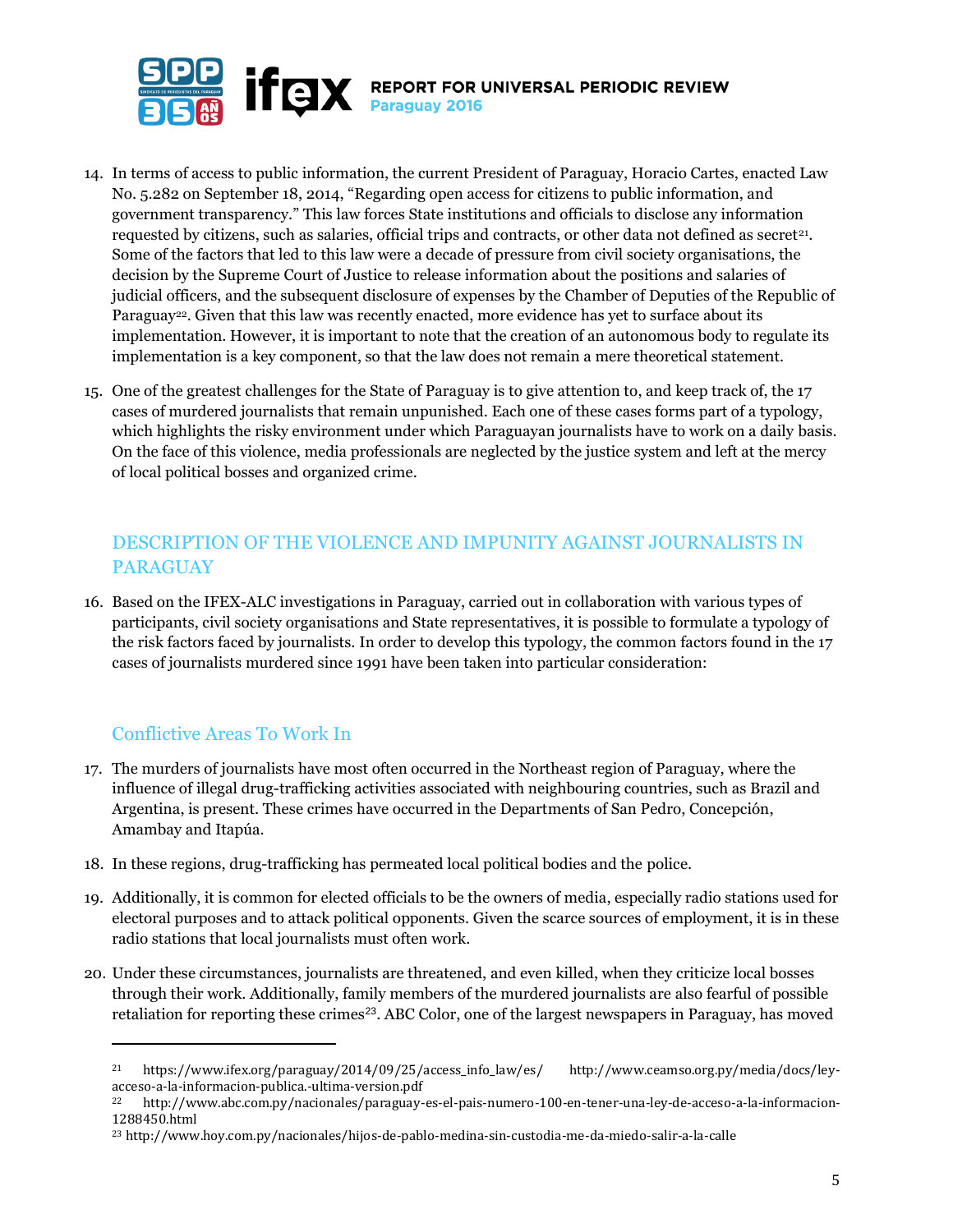

journalists who worked outside of the capital city, whose lives were being threatened<sup>24</sup>, to Asunción and even to countries such as Norway<sup>25</sup>.

# Limited And Precarious Working Conditions For Journalists

- 21. In the previously-mentioned conflictive Northeast region, there are limited work opportunities for journalists, and they often have to survive as "freelancers".
- 22. This exposes journalists to situations where local bosses may look to co-opt them through special remunerations or bribes in the form of favourable reports<sup>26</sup>. This may cause journalists to become vulnerable or involved with dangerous networks of organized crime.
- 23. It is also noteworthy that journalists who work for small or community media outlets receive less coverage when they are attacked or murdered. As a result, several murder cases involving journalists have not reached public debate, which, in turn, helps increase the levels of impunity.

# The Precariousness Of Community Radio Stations

- 24. Community radio stations are in a very different situation than other media in Paraguay, as they are often rural and indigenous organisations that have been subjected to marginalization and a lack of operational resources.
- 25. Various members of community radio stations interviewed by the IFEX-ALC delegation indicated they have been harassed and had their equipment seized by police, under the excuse that these radio stations were operating outside the law. This causes irreparable damage, as it is impossible for them to replace this equipment<sup>27</sup>.
- 26. The violence endured by journalists who work at community radio stations is systemic. It manifests itself through harassment by local authorities and police, who often accuse these journalists of cooperating with guerrilla groups. This is a kind of violence that, even it does not result in deaths, nevertheless creates obstacles to exercising freedom of expression for journalists working at community radio stations.

<sup>&</sup>lt;sup>24</sup>This was the case for Pablo Medina, who was receiving death threats years before he was murdered. http://www.abc.com.py/edicion-impresa/politica/periodista-obligado-a-andar-con-guardia-por-amenaza-de-politico-180945.html

<sup>25</sup>This information was provided to the IFEX-ALC delegation by the newspaper ABC Color. This is the case for Candido Figueredo, who has received multiple death threats: http://www.abc.com.py/nacionales/new-york-times-retrata-eltrabajo-de-periodista-paraguayo-409662.html

<sup>26</sup>This is a complex subject, and the reason for which members of the Bicameral Committee of the Senate and Congress decided to investigate the murders of journalists Pablo Medina and his assistant Antonia Almada.

 $27$ These abuses have been documented in the 2014 Report of the Special Rapporteur on Freedom of Expression: http://www.oas.org/es/cidh/expresion/docs/informes/anuales/Informe%20Anual%202014.pdf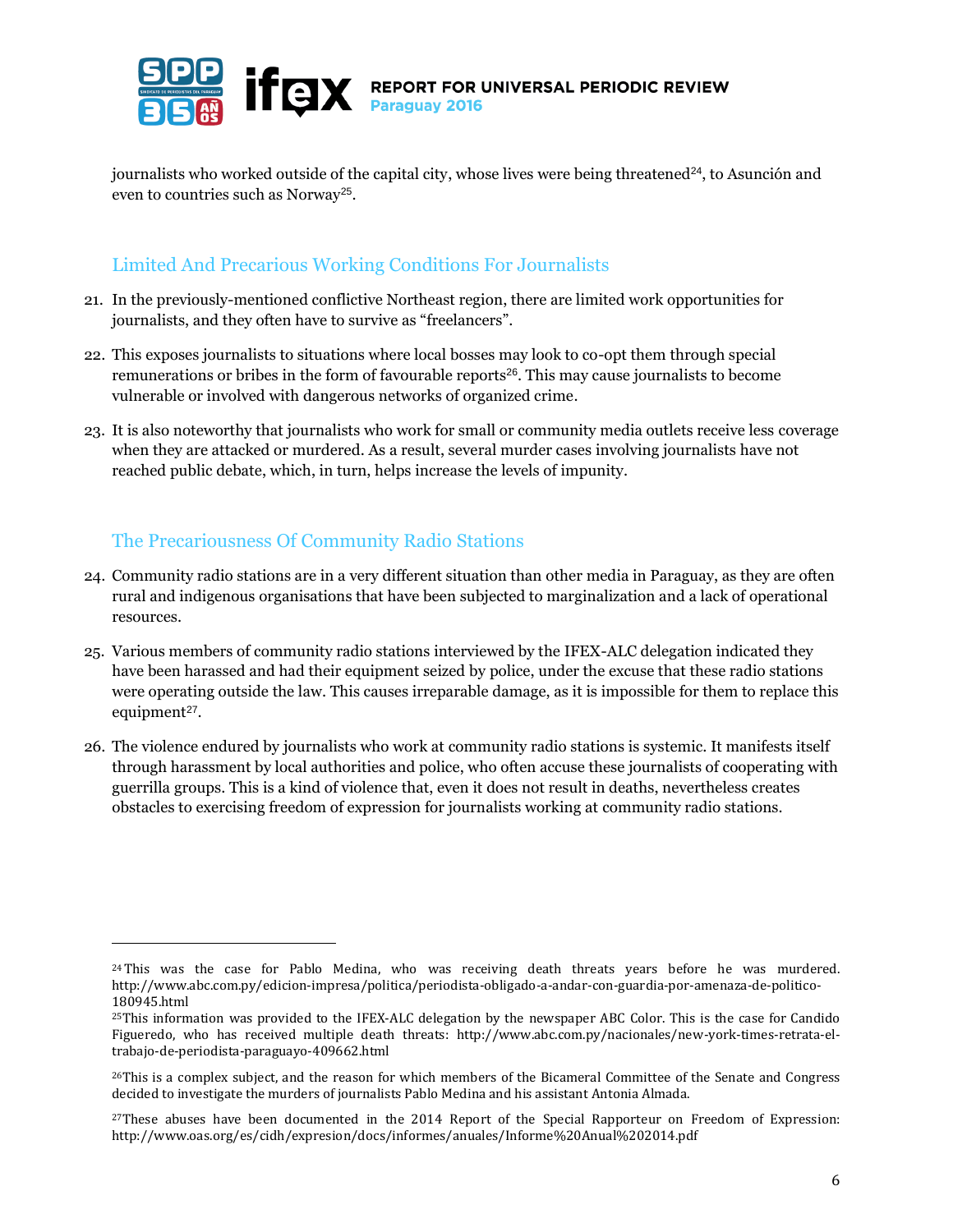

## DESCRIPTION OF PARAGUAYAN STATE OPERATION IN RELATION TO GUARANTEES OF FREEDOM OF EXPRESSION

27. The actions of institutions in the State of Paraguay, or the lack thereof, also impede the exercise of freedom of expression. The current situation, which favours violence and impunity of crimes against journalists, can be explained by the ineffectiveness of the justice system, the pervasiveness of corruption in State institutions, and by State violence.

#### Ineffectiveness Of The Justice System

- 28. For the justice system, defending freedom of expression and prosecuting crimes against journalists are not priorities. This is demonstrated by the almost complete lack of attention given to most of the 17 cases of murdered journalists since 1991.
- 29. Threatening a journalist is considered a misdemeanour of private penal action. As such, it is the responsibility journalists to defend themselves, with the accompanying investment of time and money. Commencing a lawsuit in Paraguay costs approximately US\$ 400, while the average monthly salary of a journalist in US\$ 600<sup>28</sup>. Additionally, this also means the Public Prosecutor is not authorized to investigate these threats. Together, these factors create a state of helplessness for threatened journalists.
- 30. The inadequate investigation of crimes against journalists makes it impossible to know if they are actually related to their professional life. As a result, the authorities often explain these deaths as "crimes of passion", "traffic accidents" or "acts of revenge".<sup>29</sup>
- 31. The Specialized Human Rights Unit of the Public Prosecutor's Office does not have the sufficient resources to deal with abuses against journalists, nor does it have the support needed to take action in cases where local politicians may be involved.
- 32. There is also no unit within the Office of the Public Prosecutor that follows-up on cases where journalists have been assaulted or murdered on the job.

# Penetration Of Drug-Trafficking Within State Institutions

33. The Paraguayan authorities interviewed by the IFEX-ALC delegation recognize that organized crime has penetrated security forces. According to the Bicameral Committee's final report on the investigation of the

<sup>28</sup> Source SPP

 $29^{\circ}$ Crime of passion" was the explanation given by the authorities for the murder of Yamila Cantero in July of 2002. This version of the events was not accepted by her family members and journalists' union members. Authorities offered the same explanation for the murder of journalist Ángela Acosta in December of 2006. According to the family of radio broadcaster Calixto Mendoza, who was found dead at the edge of a country road in March of 1997, Calixto was hung to death. However, the Police maintained that it was a "traffic accident". The murder of Martín Ocampos, in January of 2009, was explained by Police as an act of revenge by a guerrilla group he supposedly used to be a part of. http://www.ultimahora.com/dia-del-periodista-los-17-que-dieron-la-vida-informar-n890847.html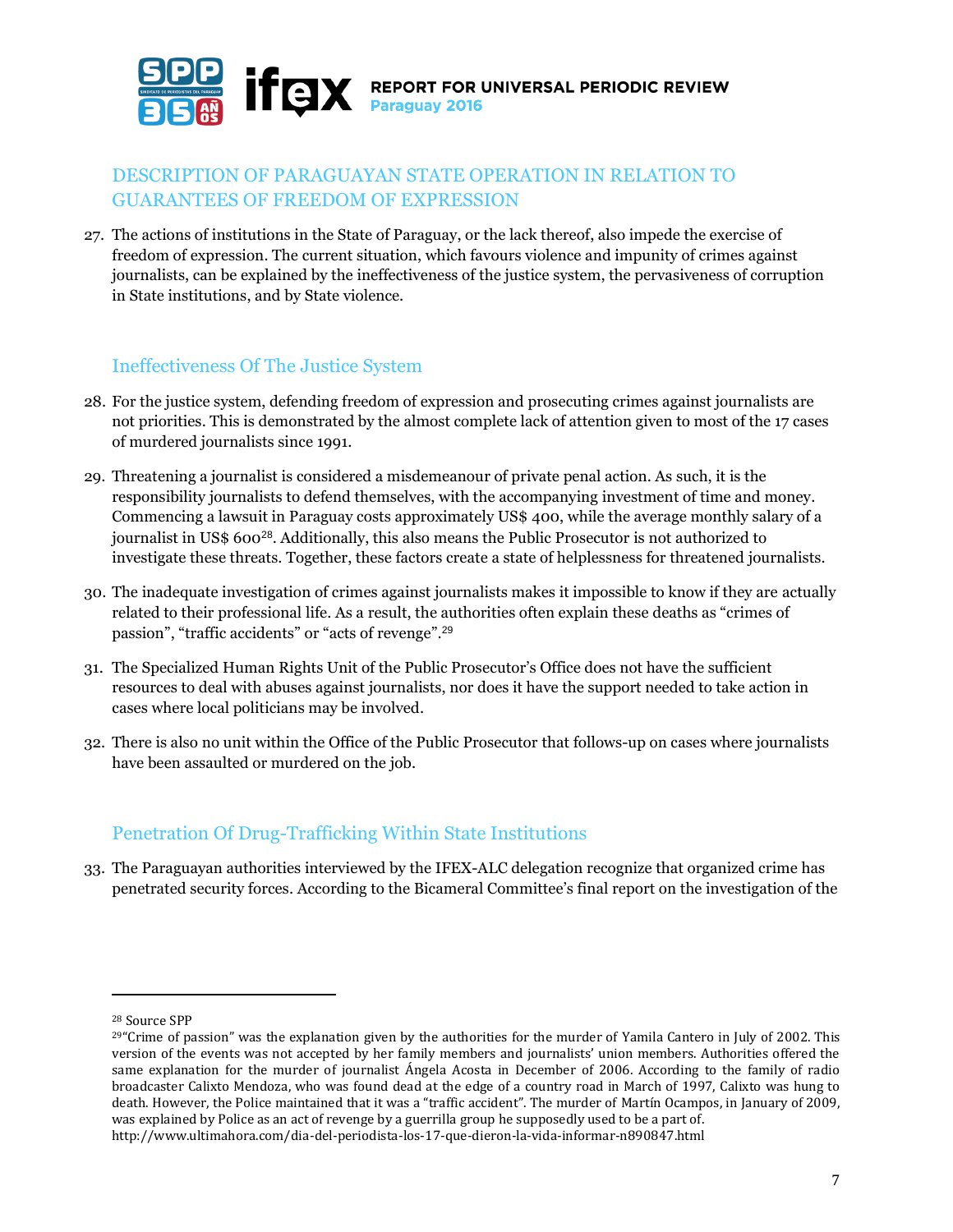

murders of journalist Pablo Medina and Antonia Almada, 70% of the National Police is infiltrated by organized crime<sup>30</sup>.

- 34. Criminal networks financed by drug-traffickers permeate sectors of the political power structures at a local and national level<sup>31</sup>.
- 35. The geographical location of Paraguay, which shares an extensive border with Brazil and Argentina, explains the presence of criminal activity and drug-trafficking in certain areas with high levels of violence. Some statistics that highlight this situation include: The homicide rate in Paraguay for 2014 was 7.98 for every 100,000 inhabitants; however, the rate in the Department of Amambay, which borders Brazil, was 66.73 for every 100,000 inhabitants. It is also in the regions neighbouring Brazil and Argentina that high rates of crimes against journalists are recorded<sup>32</sup>.

#### State Violence

l

- 36. The individuals interviewed by the IFEX-ALC delegation unanimously denounced the escalation in violence against journalists in Paraguay.
- 37. The police force and State agents, which constitute the groups permeated by organized crime, are identified by journalists as the alleged perpetrators of crimes against journalists.
- 38. There are constant reports about the increase in police abuse and the failure of the Specialized Human Rights Unit of the Public Prosecutor's Office to fulfill its duties.

8

<sup>30</sup> http://www.senado.gov.py/index.php/comisiones/75190-integrantes-de-la-

comision?id\_comi=100392&id\_perio=100063 <sup>31</sup> This is one of the conclusions from the above-mentioned Committee in their final report.

<sup>32</sup> http://www.infobae.com/2015/01/26/1623129-la-frontera-paraguay-y-brasil-tiene-una-las-peores-tasas-homicidiodel-mundo